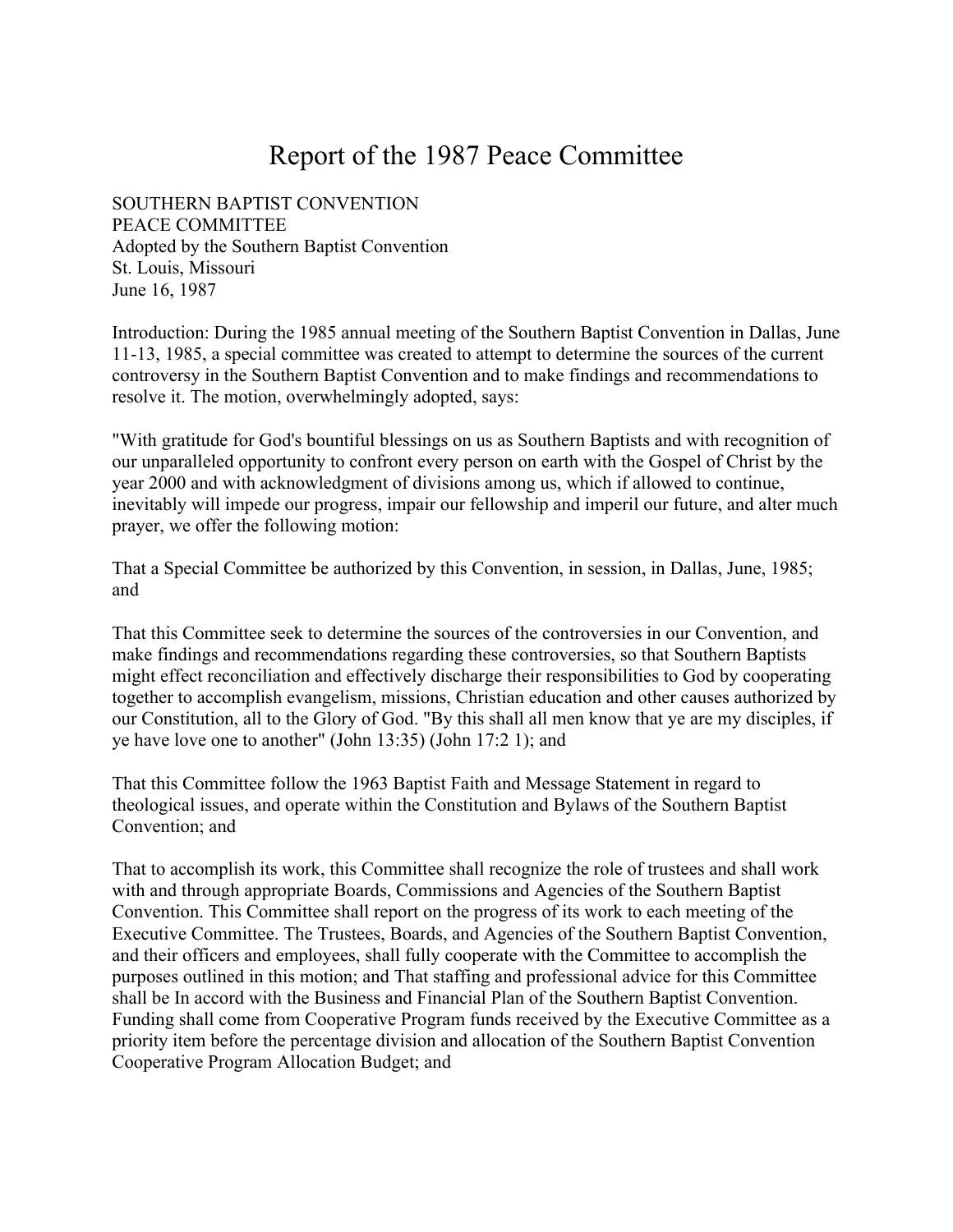That the Committee may conduct its business in open sessions, and may hold public hearings, but, the Committee may also hold executive sessions to accomplish its work; and

That any vacancy, or vacancies, on the Special Committee be filled by the Executive Committee at its next meeting after such vacancy occurs. In the filling of any such vacancy, balance of representation shall be maintained; and

That the Committee may make its final report and recommendation to the 1986 Southern Baptist Convention and request that it be discharged, or the Committee may make a preliminary report to the 1986 Convention and may recommend that the Special Committee be continued in existence for an additional year, in which Instance, the Committee shall make its final report arid recommendations to the 1987 Southern Baptist Convention; and

That all Southern Baptists be urged to exercise restraint, to refrain from divisive action and comments, and to reflect Christian love, while this Committee is doing its work; and

That the following persons be designated to serve on the Special Committee:

Charles G. Fuller, Chairman Harmon M. Born Doyle E. Carlton, Jr. Mrs. Morris H. Chapman \*William 0. Crews Robert E. Cuttino Mrs. A. Harrison Gregory Jim Henry William E. Hull Herschel H. Hobbs Albert McClellan Charles W. Pickering William E. Poe Ray E. Roberts Adrian P. Rogers \*Cecil E. Sherman John Sullivan Daniel G. Vestal Jerry Vines Edwin H. Young \*Charles F. Stanley \*W Winfred Moore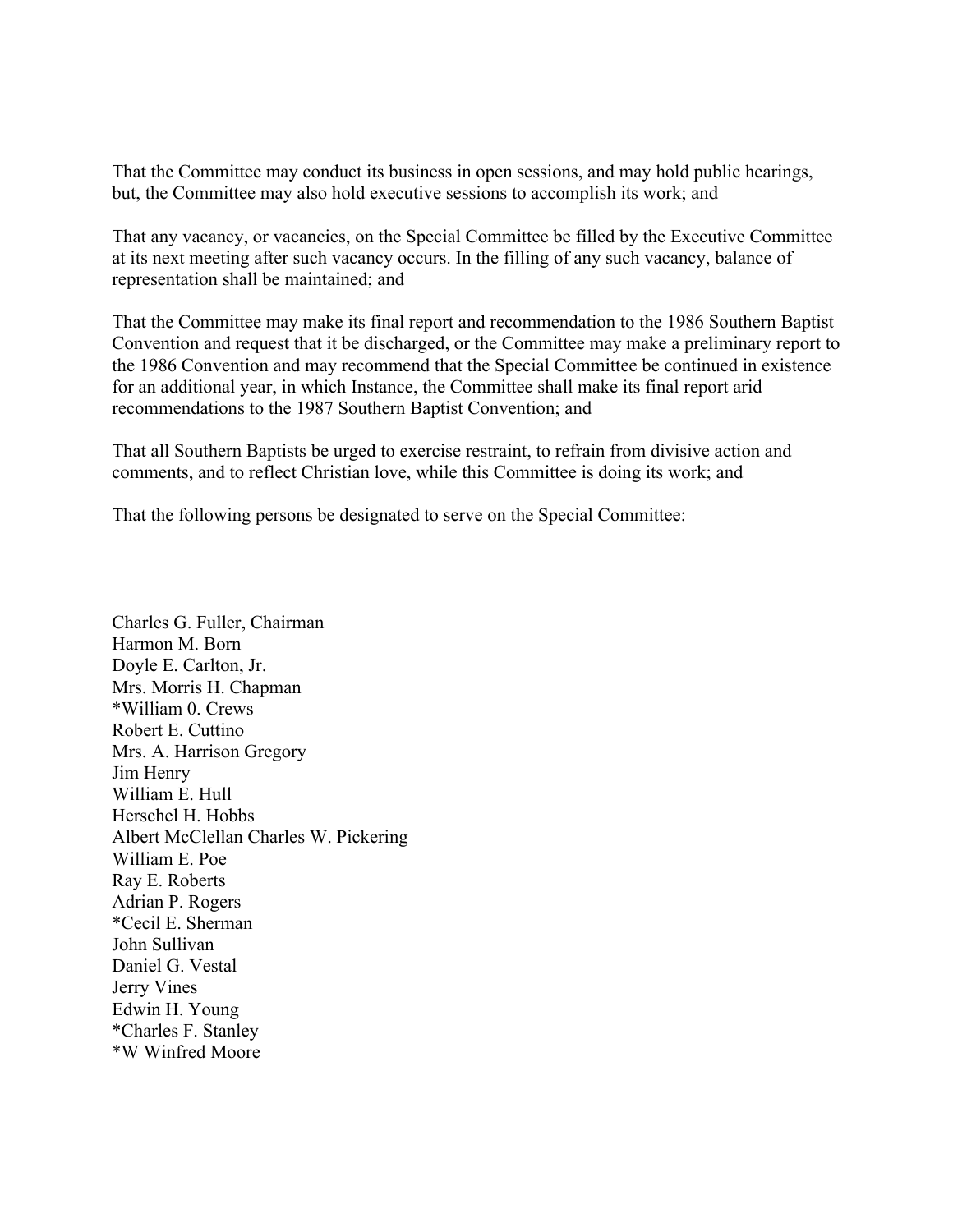\*NOTE: William 0. Crews was elected president of Golden Gate Baptist Theological Seminary October 13, 1986, but was asked to remain as a member; Cecil E. Sherman resigned from the Special Committee Oct. 22, 1986, and was replaced by Peter James Flamming; Charles F. Stanley and W. Winfred Moore served by virtue of office as president and first vice president of the Convention, and were asked to remain after their terms of office expired.

Since Its creation, the Peace Committee has met 14 times. Following each meeting, a report was given to Southern Baptists by Chairman Charles G. Fuller through the denominational news service, Baptist Press.

In keeping with its assignment, the Peace Committee has determined what it believes to be the primaly sources of the controversy, has made findings in reference to those sources and. in this report, Is making recommendations as to possible ways to effect reconciliation.

I. Sources of the Controversy

During Its first meeting, the Peace Committee determined the primary source of the controversy is theological differences, but found there are political causes as well.

Theological sources: In meeting after meeting of the Peace Committee, talk turned to the nature of inspiration of the Scriptures, often to the point of preempting the committee s established agenda. Gradually, It became clear that while there might be other theological differences, the authority of the Word of God is the focus of differences. The primary source of the controversy in the Southern Baptist Convention is the Bible; more specifically, the ways In which the Bible is viewed.

All Baptists see the Bible as authoritative; the question is the extent and nature of Its authority. The differences in recent years have developed around the phrase in Article I of the Baptist Faith and Message Statement of 1963. that the Bible "has... truth without any mixture of error for Its matter.

The action which created the Peace Committee instructed it to follow the Baptist Faith and Message Statement of 1963 in regard to theological Issues. Although the statement includes a Preamble and seventeen articles, the committee has focused primarily on Article One, "The Scriptures:"

"The Holy Bible was written by men divinely inspired and is the record of God s revelation of Himself to man. It is a perfect treasure of divine instruction. It has God for its author, salvation for Its end, and truth, without any mixture of error, for its matter. It reveals the principles by which God judges us; and therefore is, and will remain to the end of the world, the true center of Christian union, and the supreme standard by which all human conduct, creeds, and religious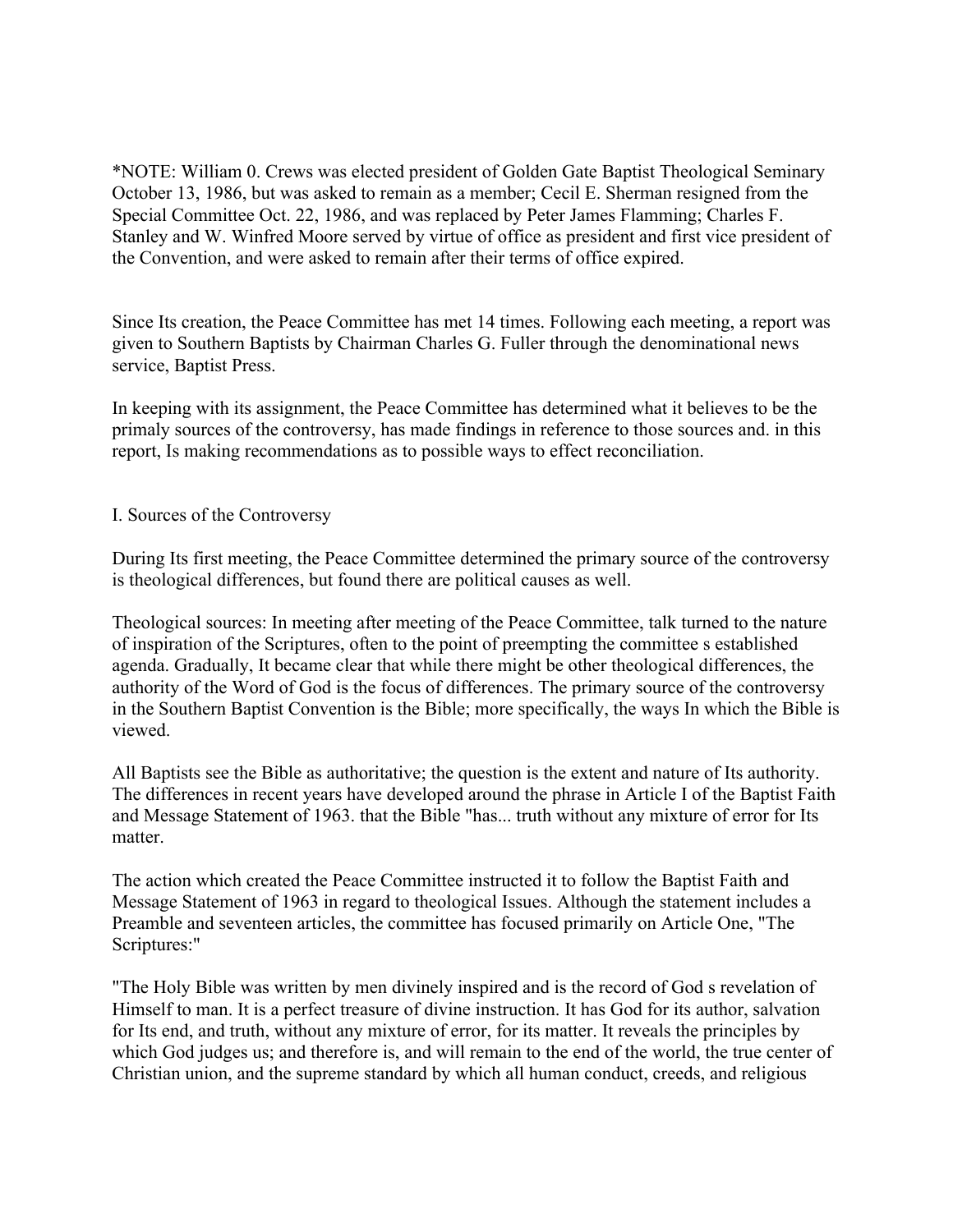opinions should be tried. The criterion by which the Bible is to be interpreted is Jesus Christ."

Dr. Herschel Hobbs, a member of the Peace Committee and chairman of the committee which wrote the 1963 Baptist Faith and Message Statement, explained the phrase "truth without any mixture of error for its matter..." by reference to II Timothy 3:16 which says, "all Scripture is given by inspiration of God." He explained: "The Greek New Testament reads 'all --without the definite article--and that means every single part of the whole is God-breathed. And a God of truth does not breathe error." Dr. Hobbs made the comments during the 1981 annual meeting of the Southern Baptist Convention in Los Angeles, California.

Using Article I of the Baptist Faith and Message Statement of 1963 as a yardstick, Peace Committee subcommittees visited each of the Southern Baptist seminaries and five other agencies: the Foreign Mission Board, the Home Mission Board, Baptist Sunday School Board, Historical Commission and Christian Life Commission. Following those visits, the committee adopted a "Statement on Theological Diversity."

"The Peace Committee has completed a preliminary investigation of the theological situation in our SBC seminaries. We have found significant theological diversity within our seminaries, reflective of the diversity within our wider constituency. These divergencies are found among those who claim to hold a high view of Scripture and to teach in accordance with, and not contrary to, the Baptist Faith and Message Statement of 1963.

Examples of this diversity include the following, which are intended to be Illustrative but not exhaustive.

(1) Some accept and affirm the direct creation and historicity of Adam and Eve while others view them instead as representative of the human race in its creation and fall.

(2) Some understand the historicity of every event in Scripture as reported by the original source while others hold that the historicity can be clarified and revised by the findings of modern historical scholarship.

(3) Some hold to the stated authorship of every book in the Bible while others hold that in some cases such attribution may not refer to the final author or may be pseudonymous.

(4) Some hold that every miracle in the Bible is Intended to be taken as an historical event while others hold that some miracles are intended to be taken as parabolic.

The Peace Committee is working earnestly to find ways to build bridges between those holding divergent views so that we may all legitimately coexist and work together in harmony to accomplish our common mission. Please pray that we may find ways to use our diversity to win the greatest number to faith in Christ as Savior and Lord."

Early in its second year, the Peace Committee continued to discuss theological concerns,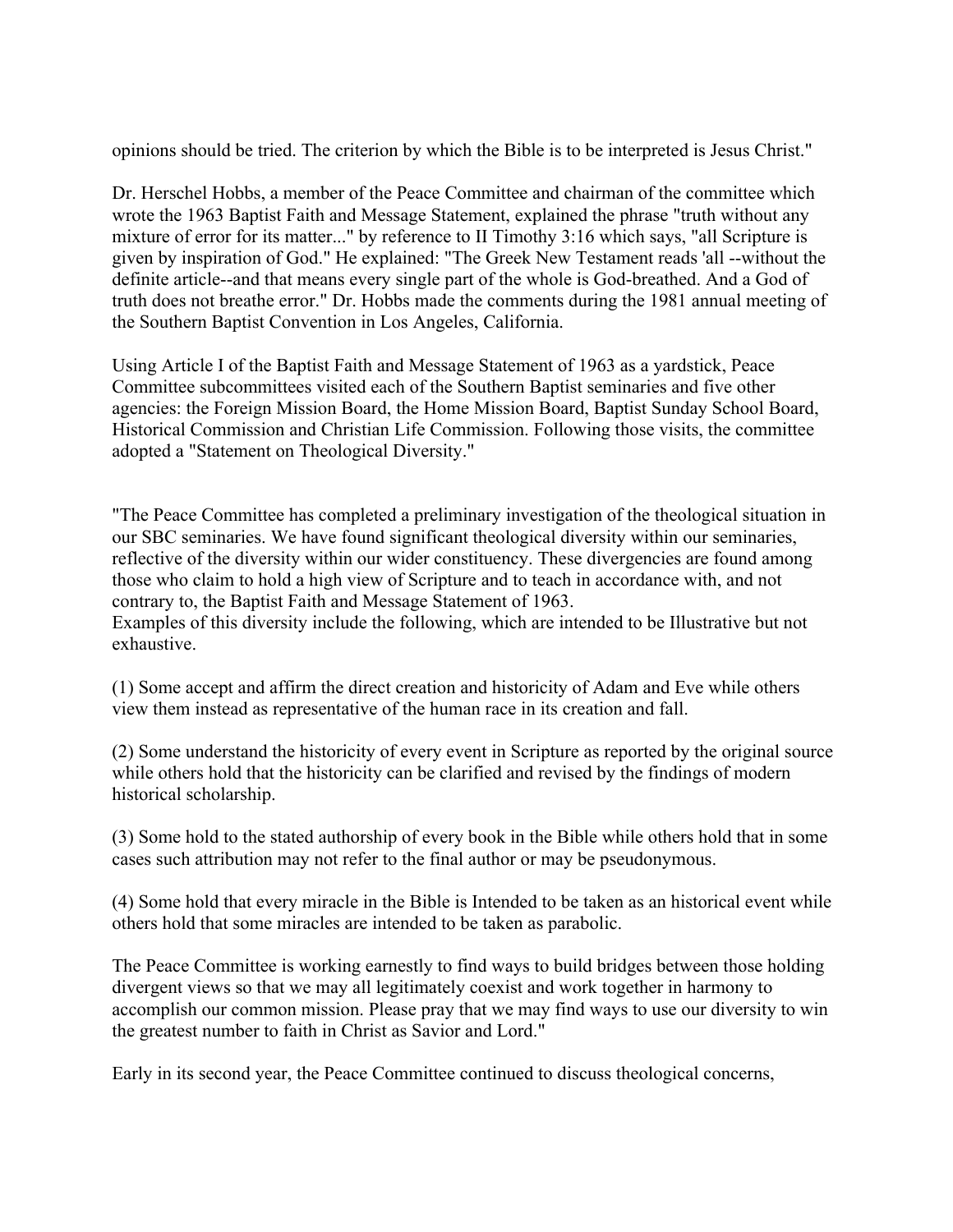including the fact that there are at least two separate and distinct interpretations of Article I of the Baptist Faith and Message Statement of 1963, reflective of the diversity present in the Convention. One view holds that when the article says the Bible has "truth without any mixture of error for its matter," it means all areas--historical, scientific, theological and philosophical. The other holds the "truth" relates only to matters of faith and practice.

The Committee discussed whether the faculties of the SBC seminaries adequately reflect the views of many Southern Baptists who believe in the first interpretation. A Peace Committee subcommittee met with the six seminary presidents to communicate the need for the faculties to reflect the beliefs of these Southern Baptists.

In October, 1986, the Peace Committee held a prayer retreat at Glorieta Baptist Conference Center near Santa Fe, New Mexico, attended by the Peace Committee and leaders of all national agencies. During that meeting. the seminary presidents presented a statement of their intentions which has become known as the "Glorieta Statement:"

"We, the presidents of the six SBC seminaries, through prayerful and careful reflection and dialogue, have unanimously agreed to declare these commitments regarding our lives and our work with Southern Baptists.

We believe that Christianity is supernatural in its origin and history. We repudiate every theory of religion which denies the supernatural elements in our faith. The miracles of the Old and New Testaments are historical evidences of God s judgment, love and redemption.

We believe that the Bible is fully inspired; it is 'God-breathed (II Tim. 3:16), utterly unique. No other book or collection of books can justify that claim. The sixty-six books of the Bible are not errant in any area of reality. We hold to their infallible power and binding authority.

We believe that our six seminaries are fulfilling the purposes assigned to them by the Southern Baptist Convention. Nevertheless, we acknowledge that they are not perfect institutions. We recognize that there are legitimate concerns regarding them which we are addressing.

We commit ourselves therefore to the resolution of the problems which beset our beloved denomination. We are ready and eager to be partners in the peace process. Specifically:

(1) We reaffirm our seminary confessional statements, and we will enforce compliance by the persons signing them.

(2) We will foster In our classrooms a balanced, scholarly frame of reference for presenting fairly the entire spectrum of scriptural interpretations represented by our constituencies. We perceive this to be both good education and good cooperation.

(3) We respect the convictions of all Southern Baptists and we repudiate the caricature and intimidation of persons for their theological beliefs.

(4) We commit ourselves to fairness in selecting faculty, lecturers and chapel speakers across the theological spectrum of our Baptist constituency.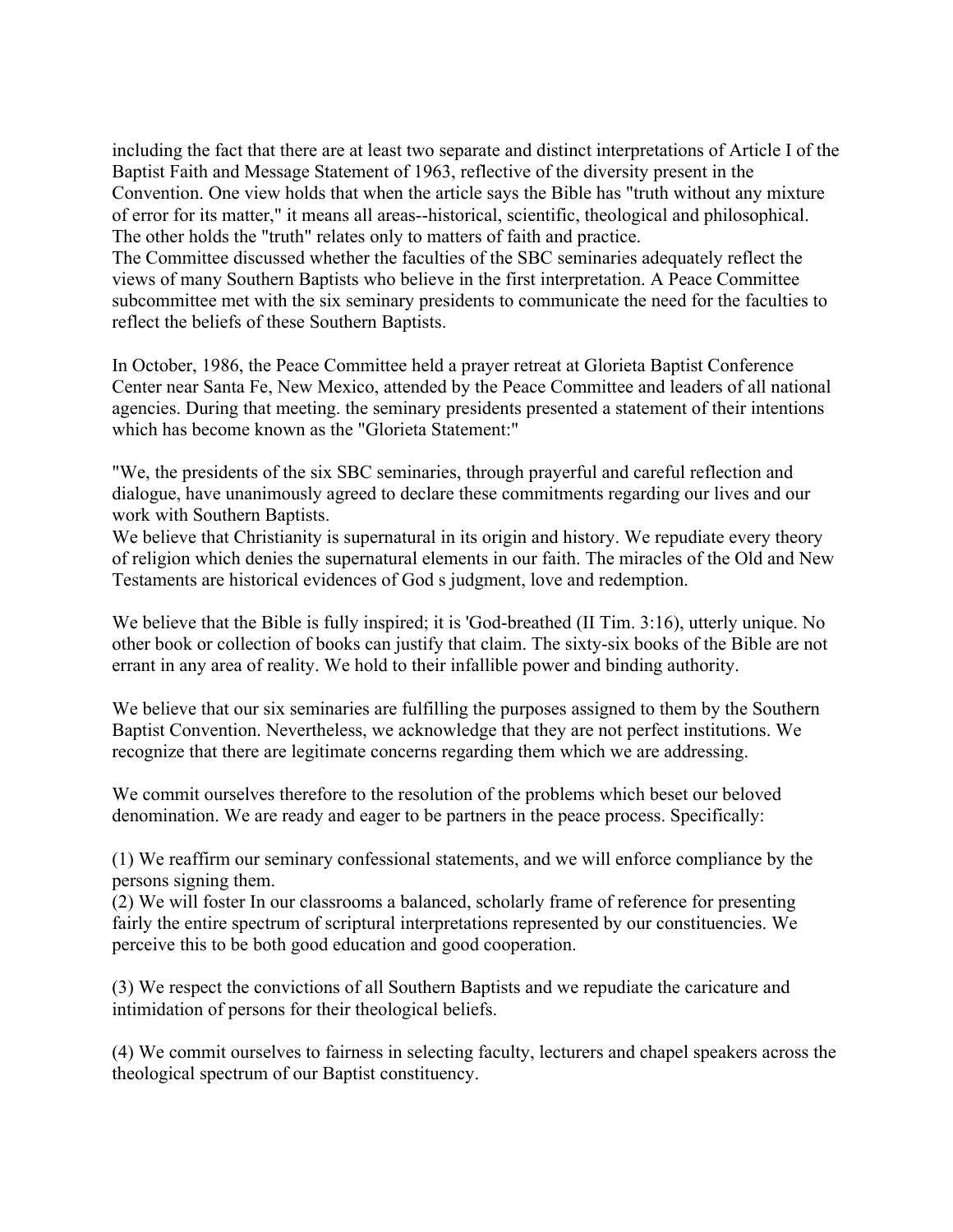(5) We will lead our seminary communities in spiritual revival, personal discipleship, Christian lifestyle and active churchmanship.

(6) We will deepen and strengthen the spirit of evangelism and missions on our campuses while emphasizing afresh the distinctive doctrines of our Baptist heritage.

(7) We have scheduled for Southern Baptists three national conferences.

A Conference on Biblical Inerrancy--\* 1987 A Conference on Biblical Interpretation--1988 A Conference on Biblical Imperatives--1989

\* NOTE: The first conference, focusing on biblical inerrancy, was held at Ridgecrest Baptist Conference Center May 4-7, 1987, with more than 1,000 in attendance.

We share these commitments with the hope that all Southern Baptists will join us in seeking "the wisdom from above" in our efforts toward reconciliation:

"The wisdom from above is first pure, then peaceable, gentle, open to reason, full of mercy and good fruits, without uncertainty or insincerity" (James 3:17)

The Peace Committee affirmed the Glorieta Statement and ceased its official inquiry, referring unanswered questions and unresolved issues back to the administrators and trustees of Southern Baptist Theological Seminary, Southeastern Baptist Theological Seminary and Midwestern Baptist Theological Seminary, hoping the results of their actions would be satisfactory to the Convention-at-large.

During the Committee's December, 1986, meeting, additional questions arose as to the meaning and the implementation of the Glorieta Statement.

The seminary presidents report that their efforts to implement the Statement have Included an effort to recruit conservative scholars to fill faculty vacancies, expansion of reading lists, invitations to conservative scholars to address chapel and other events, a commitment to treat all persons fairly and expanded evangelistic and missions activities on campus.

The question for the majority of the Peace Committee, however, remains not whether there is diversity in the Southern Baptist Convention but how broad that diversity can be while still continuing to cooperate.

Political sources: In the opinion of the Peace Committee, the controversy of the last decade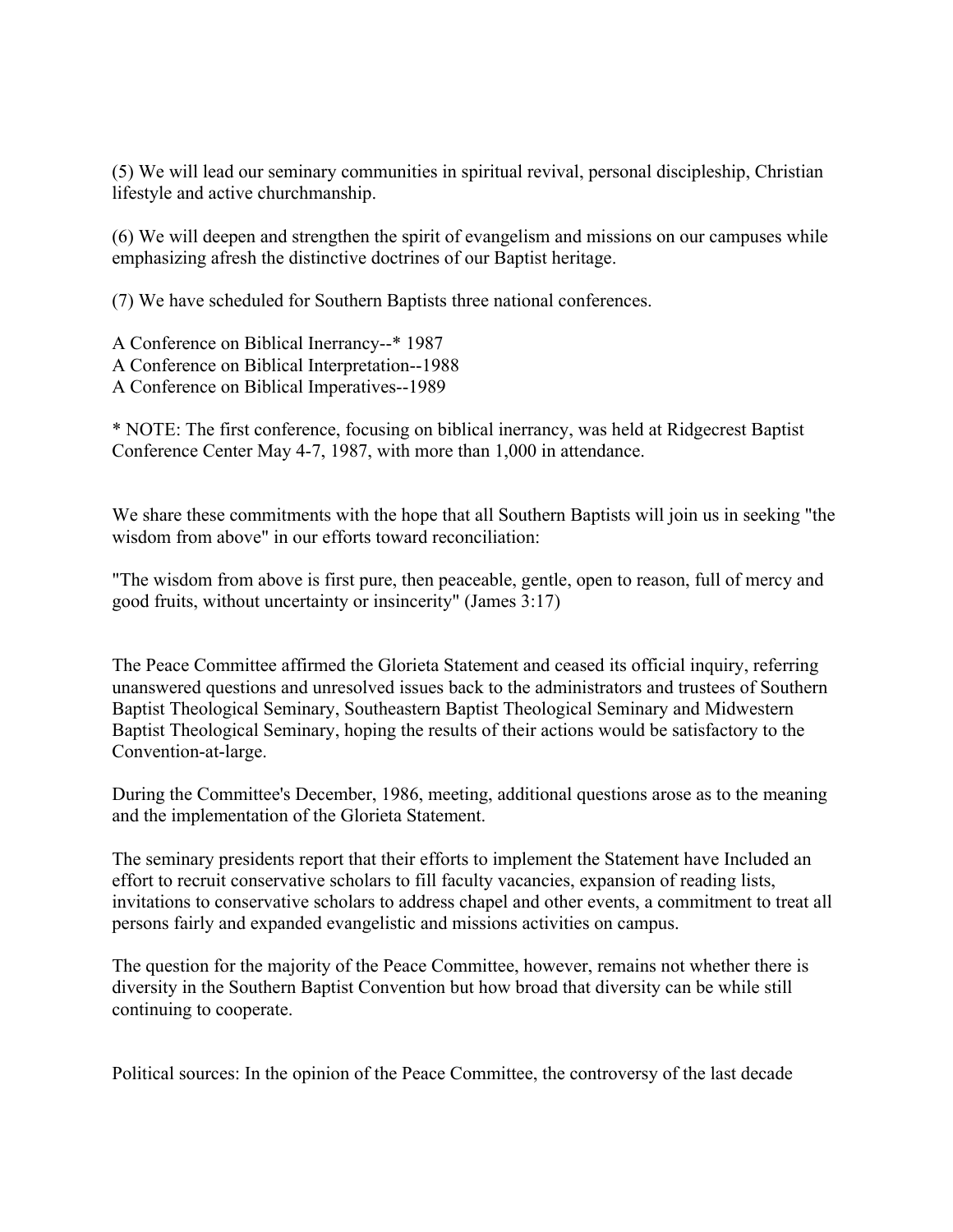began as a theological concern. When people of good Intention became frustrated because they felt their convictions on Scripture were not seriously dealt with, they organized politically to make themselves heard. Soon, another group formed to counter the first and the political process intensified.

The Peace Committee, primarily through its Political Activities Subcommittee, has studied charges and counter charges regarding political activity. It has looked at many issues, Including:

Restructuring the Constitution and Bylaws of the Southern Baptist Convention to limit the appointive powers of the president; restructuring the way in which the annual meeting is held, specifically shifting the pre-Convention meetings to post-Convention meetings; cooperation between the Pastors Conference and the SBC Forum; discussing the coverage of personalities and issues In the controversy by the official and unofficial news media outlets; the use of descriptive terms and labels for the various groups, "de-politicizing" the Convention by asking the various groups to "stand down" from political activities; instituting stricter means of messenger registration and voting to prevent misuse of the registration and voting processes at annual meetings.

A primary area of discussion was changing the Constitution and Bylaws of the Convention to restrict the appointive powers of the president. However, the majority of the committee s members feel the basic Convention structure has served Southern Baptists well and should not now be changed.

The Committee investigated numerous charges of political malfeasance and voter irregularity. It heard a detailed report, complete with statistical analysis, on messenger participation at annual meetings, presented by the SBC Registration Secretary and Convention Manager, as well as the chairman of a special study committee appointed by the SBC Executive Committee. Although the reports included isolated instances of registration and ballot abuse, there was no evidence of widespread or organized misuse of the ballot by any political group and no evidence of massive voter Irregularities related to annual meetings.

The Political Activities Subcommittee, as well as a special ad-hoc committee, dealt with the question of a parliamentarian for the annual meeting. The matter was deferred in 1986, because then SBC president Charles F. Stanley appointed a certified parliamentarian to assist him at the Atlanta annual meeting. The Committee is recommending a new bylaw be prepared concerning the appointment of a certified parliamentarian and two assistant parliamentarians for the annual meeting.

A special subcommittee also looked into the possibility of "negative designation" or "selective support" of agencies through the Cooperative Program, but concluded that a change in the basic structure of the unified giving plan would not provide significant help in resolving the crisis.

Some of the issues have been brought forward as recommendations from the Peace Committee. Others were not deemed sufficiently significant to warrant recommendations at this time.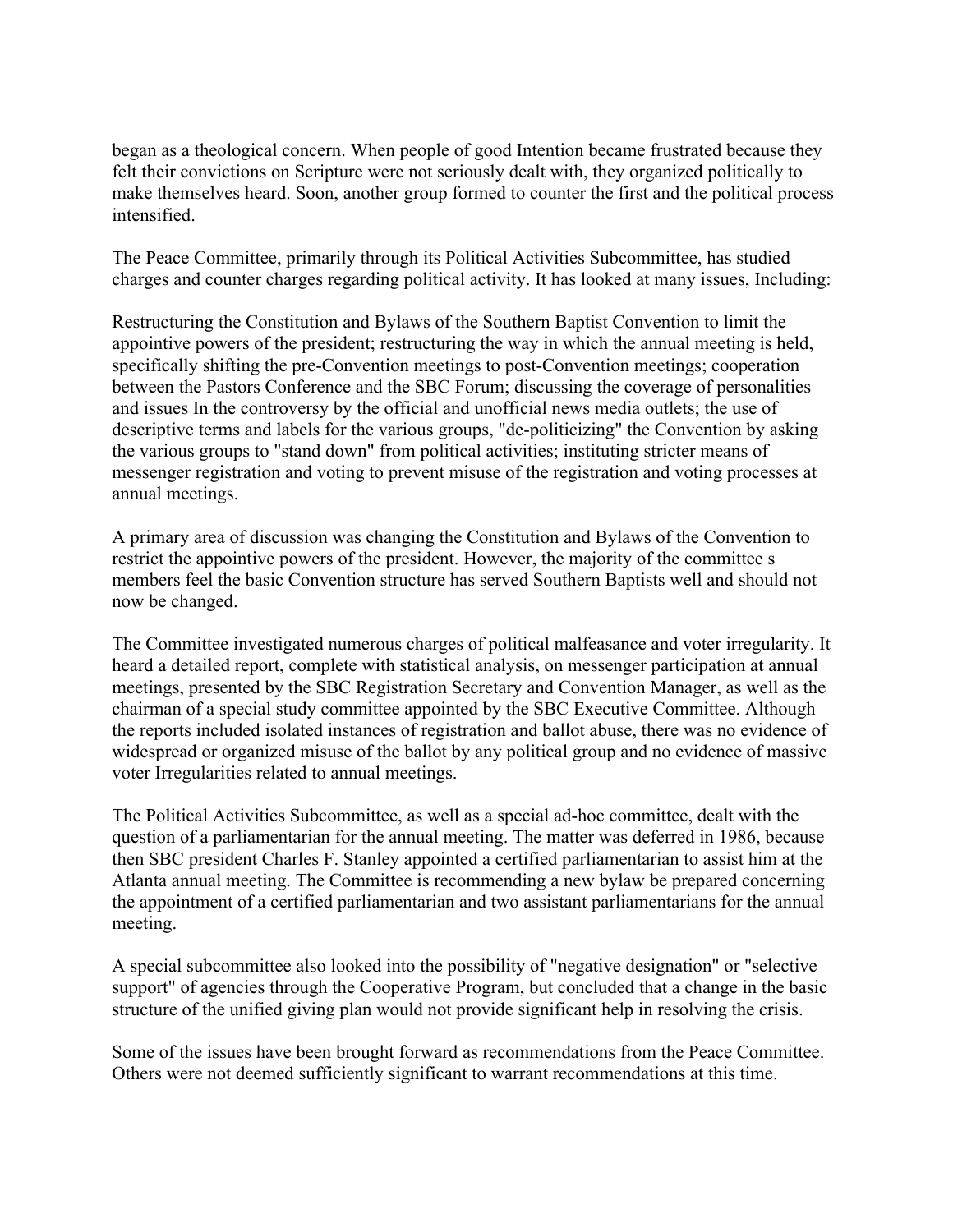#### II. Findings

The Peace Committee has made findings on Scripture and on politics.

On Theology: The Committee found there is significant diversity in the understanding of Article I "On Scripture" of the Baptist Faith and Message Statement of 1963, The Committee found there are at least two separate and distinct interpretations of the article. One holding "truth without any mixture of error for its matter," means all areas--historical, scientific, theological and philosophical. The other holds "truth" relates only to matters of faith and practice.

The Committee, discussing whether the faculties of the SBC seminaries adequately reflect the views of many Southern Baptists who believe in the first interpretation, found there was not a theological balance represented in the faculties at Southern Baptist Theological Seminary or Southeastern Baptist Theological Seminary.

The Committee adopted two statements concerning its findings on theology, one a "foundational statement, and the other a more elaborate statement.

The "Foundational Statement On Theology:"

The Committee agreed the following Scripture references should be read as an introduction to the "Foundational Statement on Theology:" Deuteronomy 4:2; Joshua 1:7: Psalm 119:160; Matthew 5:18; II Timothy 3:16; Revelation 22:10,

"It is the conclusion of the majority of the Peace Committee that the cause of peace within the Southern Baptist Convention will be greatly enhanced by the affirmation of the whole Bible as being 'not errant in any area of reality.

"Therefore, we exhort the trustees and administrators of our seminaries and other agencies affiliated with or supported by the Southern Baptist Convention to faithfully discharge their responsibility to carefully preserve the doctrinal integrity of our institutions receiving our support, and only employ professional staff who believe in the divine inspiration of the whole Bible and that the Bible is 'truth without any mixture of error."

The Committee also adopted the more elaborate statement on Scripture.

The "Statement On Scripture:"

We, as a Peace Committee, affirm Biblical authority for all of life and for all fields of knowledge. The Bible is a book of redemption, not a book of science, psychology, sociology or economics. But, where the Bible speaks, the Bible speaks truth In all realms of reality and to all fields of knowledge. The Bible, when properly Interpreted, is authoritative to all of life. We, as a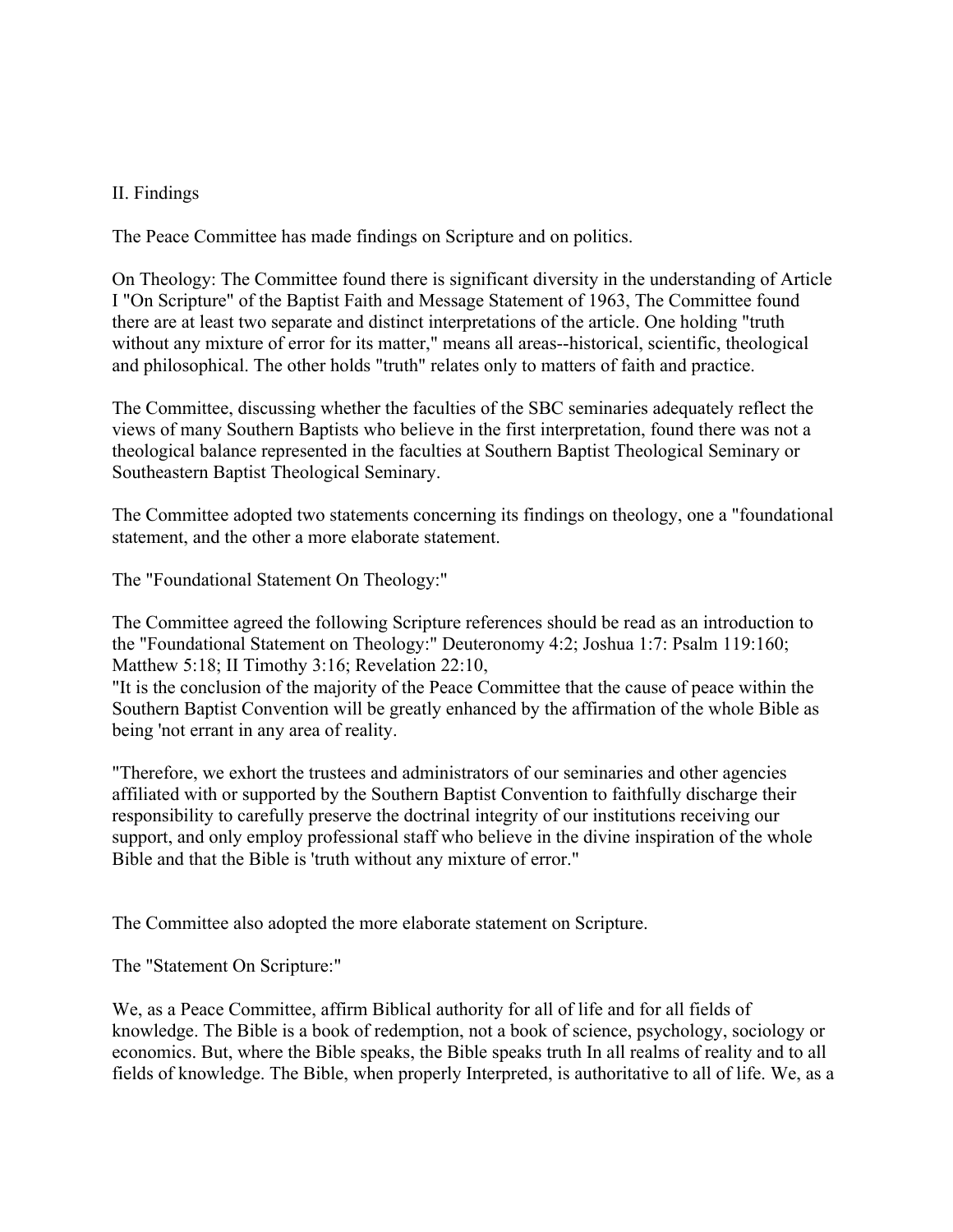Peace Committee, reaffirm the Baptist commitment to the absolute authority of Scripture, and to the historic Baptist position that the Bible has 'truth without any mixture of error for its matter. We affirm that the narratives of Scripture are historically and factually accurate. We affirm that the historic accounts of the miraculous and the supernatural are truthful as given by God and recorded by the biblical writers.

We, as a Peace Committee, have found that most Southern Baptists see 'truth without any mixture of error for its matter, as meaning. for example, that

(1) They believe in direct creation of mankind and therefore they believe Adam and Eve were real persons.

(2) They believe the named authors did indeed write the biblical books attributed to them by those books.

(3) They believe the miracles described in Scripture did indeed occur as supernatural events in history.

(4) They believe that the historical narratives given by biblical authors are indeed accurate and reliable as given by those authors.

We call upon Southern Baptist institutions to recognize the great number of Southern Baptists who believe this interpretation of our confessional statement and, in the future, to build their professional staffs and faculties from those who clearly reflect such dominant convictions and beliefs held by Southern Baptists at large.

However, some members of the Peace Committee differ from this viewpoint. They would hold that "truth without any mixture of error" relates only to faith and practice. They would also prefer a broader theological perspective. Yet, we have learned to live together on the Peace Committee in mutual charity and commitment to each other. We pledge our mutual efforts to fulfill the Great Commission and we call on others within our Convention to make the same pledge.

On Politics: The Committee has found that the sources of the political aspect of the controversy are long standing. Historically, Informal political groups or coalitions have emerged in Southern Baptist life. Prior to the last decade, most of these groups operated informally by word-of-mouth among mutual acquaintances interested in selecting the leadership of the Southern Baptist Convention. More recently, these groups have developed organized coalitions centered around theological perceptions and committed to electing leadership committed to a particular viewpoint. The effort has been largely successful but led to the formation of a counter-effort which has increased hostility and turned up the heat on the controversy.

After its investigation, the Peace Committee found "that the extent of political activity. . . at the present time creates distrust, diminishes our ability to do missions and evangelism, is detrimental to our influence and impedes our ability to serve our Lord."

The Committee adopted two statements, one a "foundational" statement and the other a more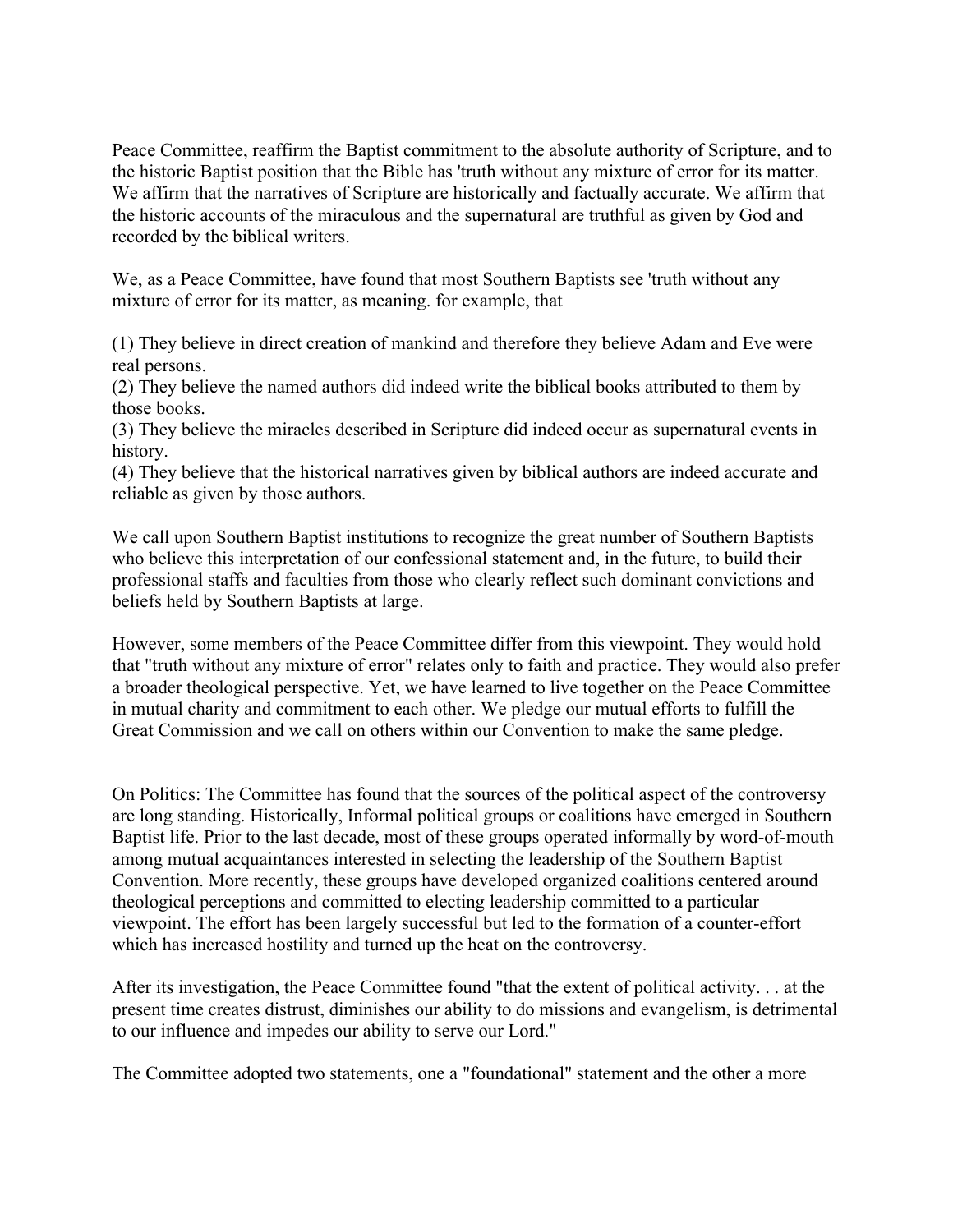elaborate statement.

The "Foundational Statement On Politics:"

It is the unanimous conclusion of the Peace Committee that fairness in the appointive process will contribute to peace.

Therefore, we exhort the present and future presidents of the Southern Baptist Convention, the Committee on Committees and the Committee on Boards to select nominees who endorse the Baptist Faith and Message Statement and are drawn in balanced fashion from the broad spectrum of loyal, cooperative Southern Baptists, representative of the diversity of our denomination.

The more elaborate statement on politics also was adopted.

The "Statement On Politics:"

Politics are intrinsically a part of congregational policy. i.e.. voting, public and private discussions, influencing others to share one's view.

Historically, informal political groups or coalitions have emerged in Southern Baptist life. Prior to the last decade, most of these groups operated informally by word-of-mouth among mutual acquaintances interested in selecting the leadership of the Southern Baptist Convention. More recently, these groups have developed organized coalitions centered on theological perceptions and individual leaders committed to a defined viewpoint. These coalitions have adopted political strategies for electing officers of the Convention, appointing committees, and changing or preserving the character of accepted institutions. These strategies have included extensive travel, numerous informational and ideological meetings, mailouts, network of representatives who share in this common strategy, and sustained efforts to recruit messengers to attend the **Convention** 

We as a Peace Committee recognize that these political coalitions and strategies were born in part, at least, out of deep conviction and concern for theological issues.

But, we believe that the time has come for the Convention to move beyond this kind of politics. We find that the extent of political activity within the Southern Baptist Convention at the present time promotes a party spirit, creates discord, division and distrust, diminishes our ability to do missions and evangelism, Is detrimental to our influence and impedes our ability to serve our Lord.

If allowed to continue unchecked, such political activity in the Convention can have disastrous consequences affecting our ability to serve our Lord and do His work.

Steps have been taken and additional steps are recommended In this report to resolve the theological issues involved in our present controversy. Because of our fear of the consequences of continued organized political activity within our Convention, and since steps have been and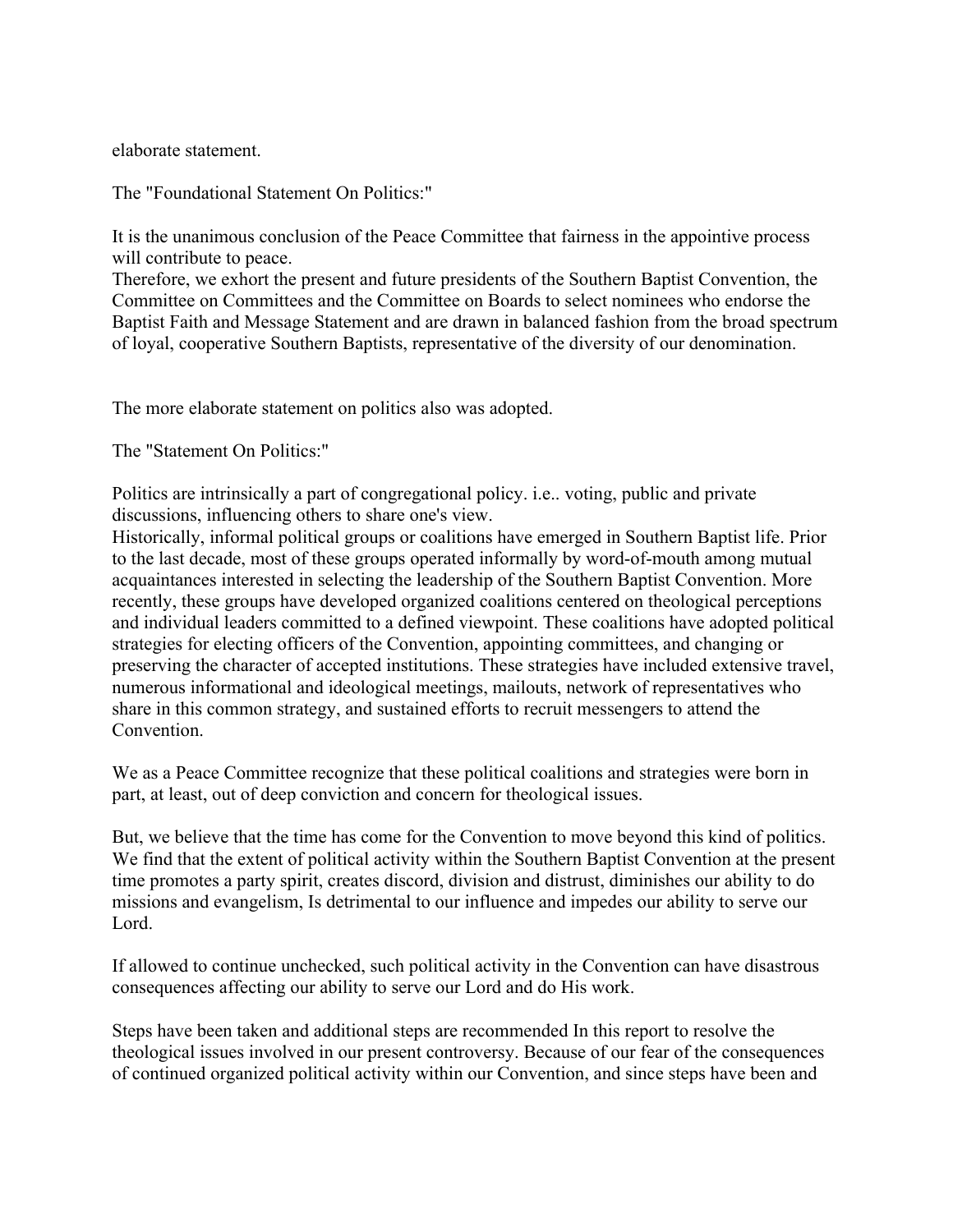will continue to be taken to resolve theological issues, we feel that continued organized political activity within the Southern Baptist Convention is no longer necessary, desirable, or appropriate. We think the continuation of such political activity in the future would be unacceptable and could be disastrous.

We recommend that the Southern Baptist Convention request all organized political factions to discontinue the organized political activity in which they are now engaged. We think the following specific activities are out of place and request all groups to discontinue these specific political activities:

(1) Organized political activity.

- (2) Political strategies developed by a group with central control.
- (3) Holding Information/ideological meetings.
- (4) Extensive travel on behalf of political objectives within the Convention.
- (5) Extensive mail-outs to promote political objectives in the Convention.

In 1986. the Southern Baptist Convention adopted the report of the Peace Committee which found:

(1) Some spokesmen on both sides of the political spectrum have used intemperate, inflammatory and unguarded language, i.e., "going for the juglar," "Holy War," "independent fundamentalist," "flaming liberal," and other pejorative terms.

(2) Some spokesmen on both sides of the political spectrum and the autonomous independent journals on both sides of the issue have labeled and attributed improper motives to peopie with whom they disagree.

(3) Distribution of news is necessary in a democratic society. There have been instances when news releases have been altered, distorting the intent of the article and oftentimes creating confusion. In some denominational papers and in some autonomous independent journals, there has been prejudice against the conservative political activists and in some autonomous independent journals there has been prejudice against the moderate side.

The Convention in Atlanta adopted the recommendations of the Peace Committee as follows: --That the Convention deplore the use of the type of intemperate, inflammatory and unguarded language used by some spokesmen on both sides of the political spectrum. --That the Convention urge Baptist Press, the state Baptist papers and the autonomous independent journals to be especially careful to be fair and accurate in reporting events in the Convention and refrain from labeling and attributing improper motives.

Despite these recommendations approved by the Southern Baptist Convention, the Peace Committee finds that some of the state Baptist papers and the autonomous journals--The Southern Baptist Advocate, SBC Today, Baptists United News arid The Baptist Laity Journal- have continued to use intemperate, inflammatory language and have labeled individuals and impugned motives.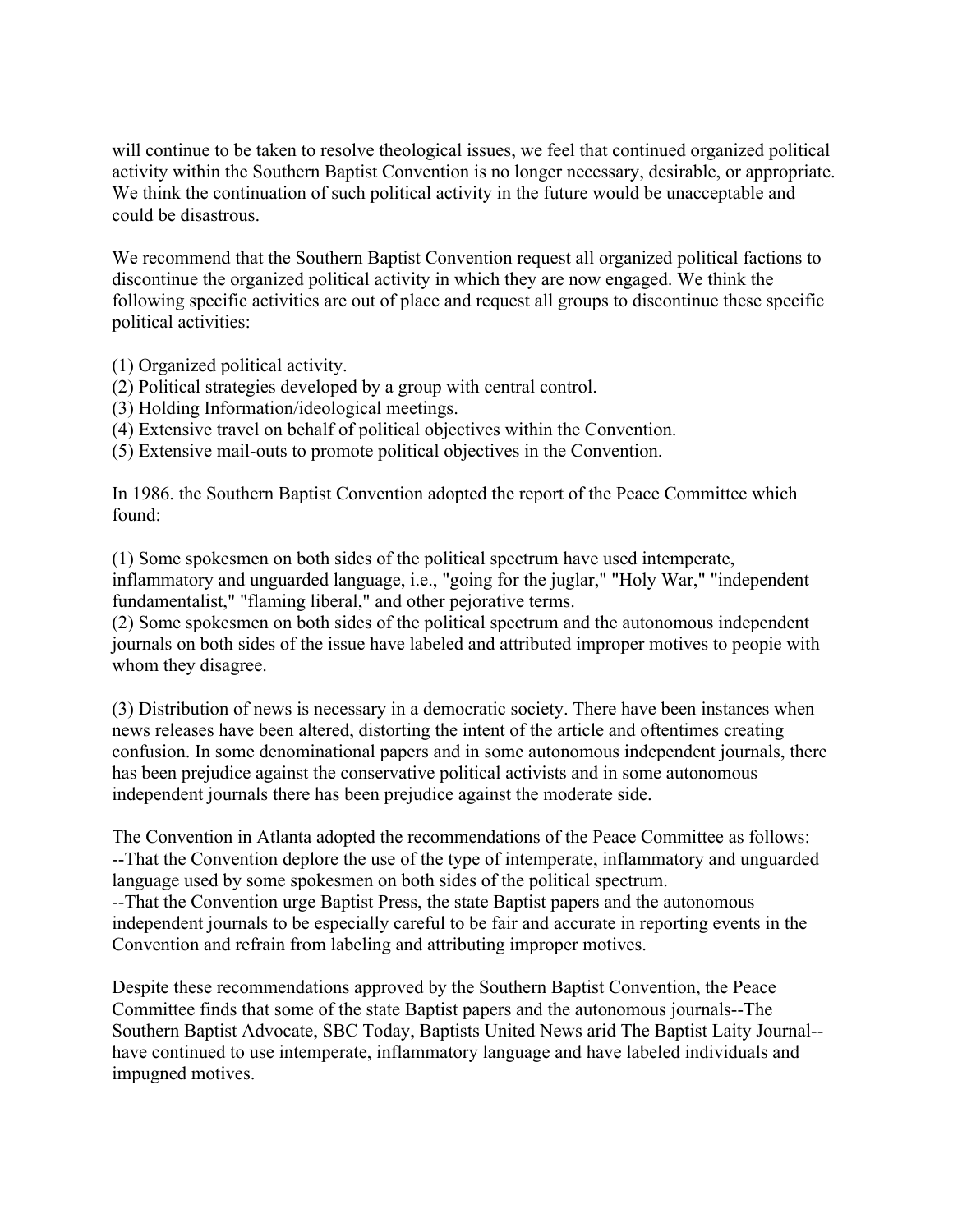We renew again our request to these papers and journals to contribute to the process of reconciliation and the promotion of our cooperative work together as we seek to do the work of Christ. We again call upon all state Baptist papers and the independent autonomous journals to comply with the action taken at the Atlanta Convention and outlined above. We call upon individual Southern Baptists to use their influence to help stop these divisive actions.

We, the Peace Committee, ask Baptist Press, all Baptist state papers, Baptist publications and independent autonomous journals to refrain from using terms and labels, specifically terms such as fundamentalist, liberal, fundamental-conservative and moderate-conservative.

### III. Conclusions

The enabling resolution of the Southern Baptist Convention at the 1985 Dallas Convention commissioned this special committee to determine the sources of the controversies within the Convention and to make findings and recommendations that would make it possible for Southern Baptists to effect reconciliation and to continue to cooperate in carrying out evangelism, missions, Christian education, and other causes.

Making peace among all Southern Baptists was not to be the work of the Committee. Reconciliation was, and still is, the key word. Surely, there must be peace; that is, there must be an end to hostility among us, which is peace. Committed Christians must live in peace. No recommendation of the committee is needed to effect peace--it Is found in the heart of the believer.

Reconciliation may be a first cousin to peace. but it rests on a different foundation. To reconcile is to harmonize, to cause to be friendly again, to reunite, to accept our differences and to coopcrate In all undertakings which enhance our mutual interests and goals. It was only through a subtle process of reconciliation, taking place over 142 years of history, that Southern Baptists have with God s blessing, and His help, achieved a preeminent position in missions, education and evangelism. We have kept our differences from creating hostility, until recently, and not only have we lived in peace but with remarkable harmony and cooperation.

We must never try to impose upon individual Southern Baptists nor local congregations a specific view of how Scripture must be interpreted. If such an attempt is made then reconciliation is not the goal nor is It possible to achieve.

There is but one way for us to survive intact as a denomination. It Involves the recognition of some basic facts, among which are these:

- (1) Changes are now taking place in the leadership of many Southern Baptist Convention boards. (2) These changes will impact these boards and agencies for years to come.
- (3) The role of many who have exercised leadership in the past will change as colleagues of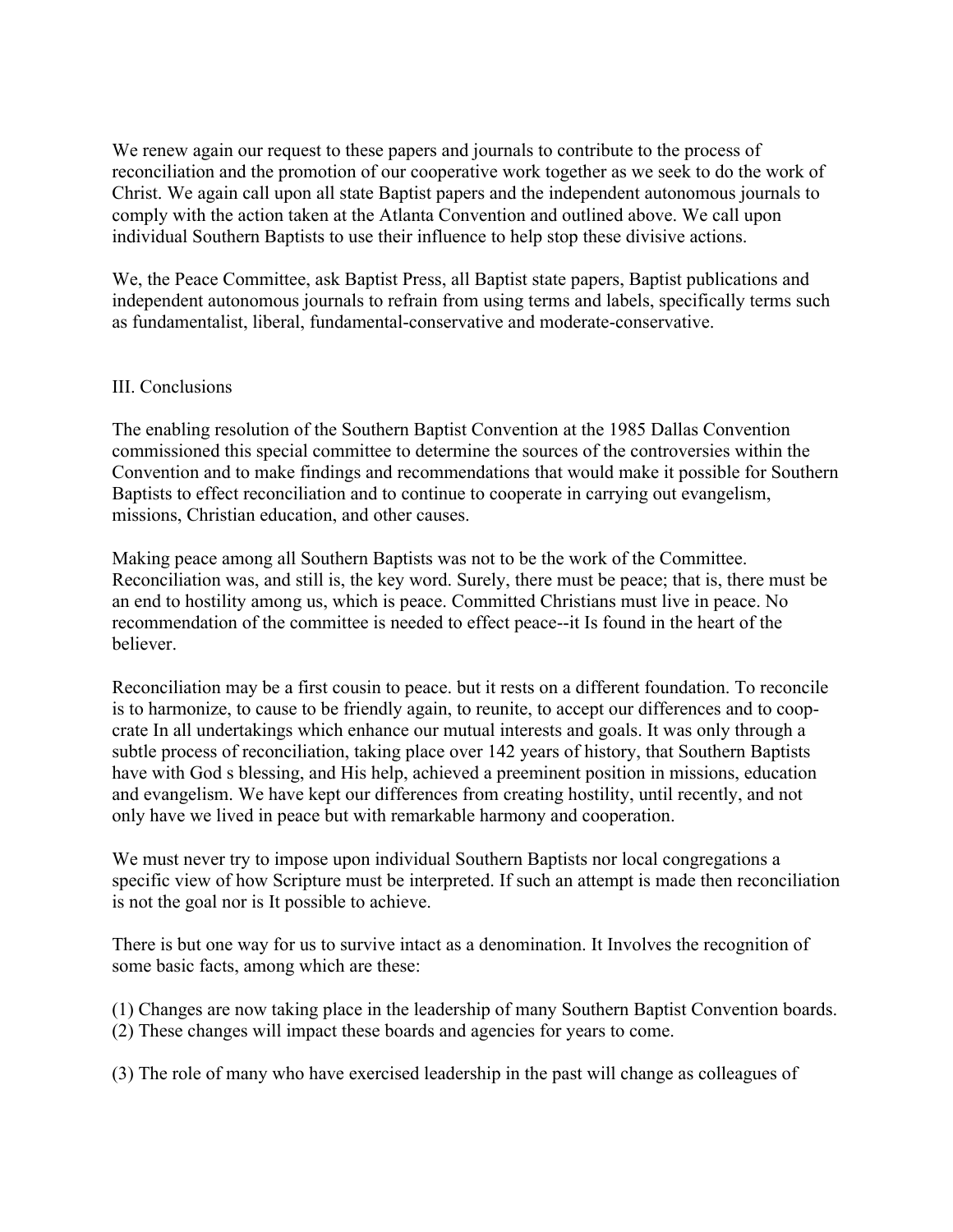different persuasions will fill leadership roles.

(4) This change will mean that some who have been in general agreement with Convention programs in the past will have less involvement, while those who previously have had difficulty in agreeing with certain Convention programs will have more Involvement.

(5) We have seen changes in Southern Baptist life in the past and we will see changes in the future. The important issue is that we must continue to be faithful stewards of the opportunities God has given Southern Baptists.

How then can we survive Intact or substantially that way? First, the hostility must cease within the heart of each of us. That brings peace.

Second, our leaders must have and must demonstrate a view of Baptist life that reaches beyond the limits of their own personal theology. No effort should be made or should be permitted to be made which would seek to eliminate from Baptist life theological beliefs or practices which are consistent with the Baptist Faith and Message Statement and which have found traditional acceptance by substantial numbers of our people. Proponents of extreme positions at each end of the current Baptist theological spectrum should be encouraged to major on those things which lead to cooperative efforts and to minimize divisive issues and controversies.

Third. and most important, nothing must be allowed to stand in the way of genuine cooperation in missions, Christian education, evangelism and our other traditional causes. While different leaders may arise, the nature and work of our Christian cooperative enterprise must continue unabated.

Finally, we should recognize and freely admit that the greatest source of our strength as a denomination lies in the thousands of local church congregations that support our cooperative undertakings. Through long years of experience, they have learned to trust our leaders, our agencies and institutions and, because of that trust, they have provided magnificent support and responded to that leadership.

We have proclaimed this to be God s way of doing His work. Through continued cooperation in His enterprises, we can continue this mighty work. If we insist on having our way, drawing lines which exclude from places of leadership and responsibility those who do not hold our specific viewpoint, we can destroy what God has created in the Southern Baptist Convention. If, however, we can maintain a cooperative spirit and let our sense of Christian love bridge the gap of the diversity among us, we can continue to bear effective witness to His Kingdom enterprise throughout all the World.

#### IV. Recommendations

We make the following recommendations: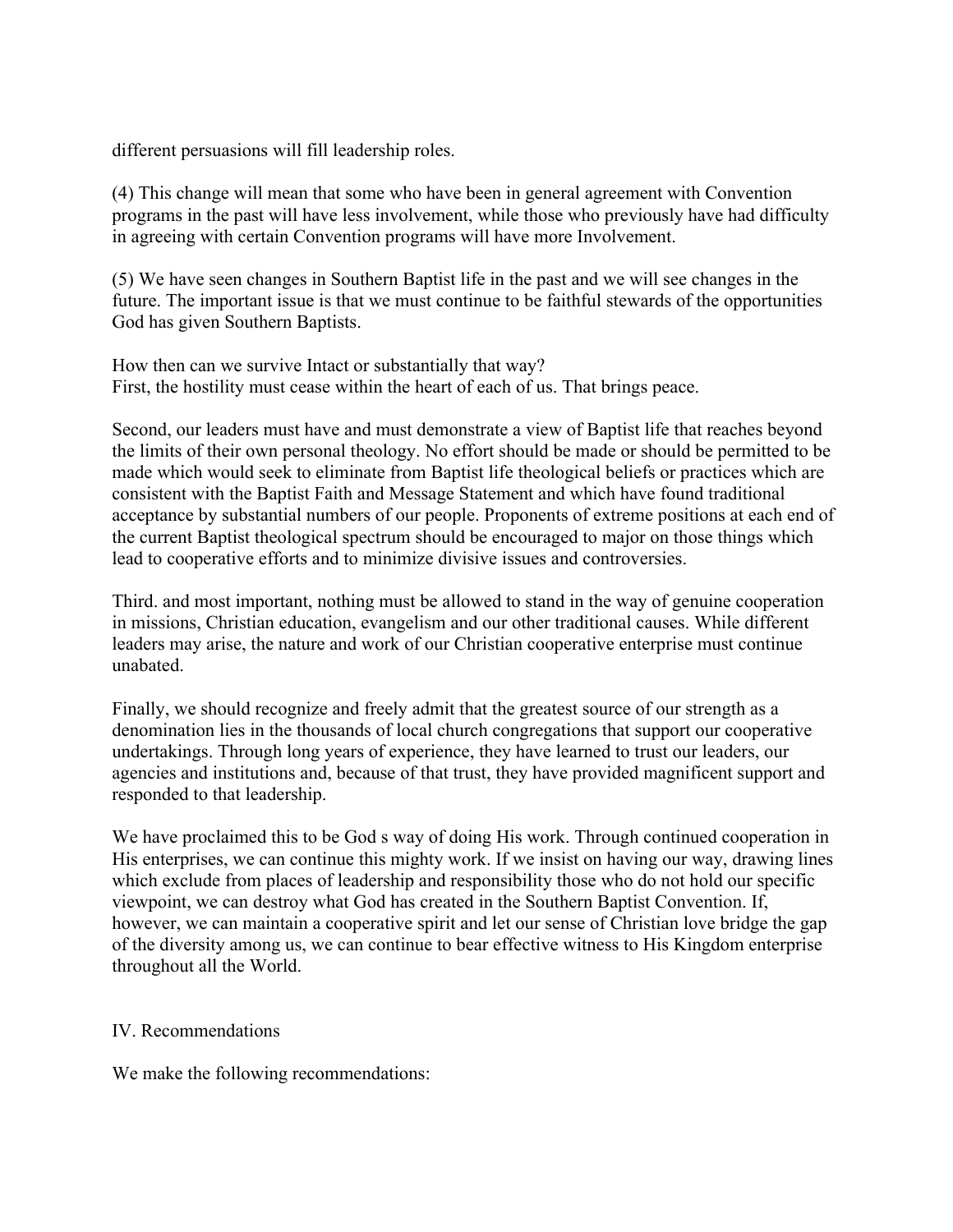I. Although the Baptist Faith and Message Statement of 1963 is a statement of basic belief, it is not a creed. Baptists are non-creedal, in that they do not impose a man-made interpretation of Scripture on others. Baptists, however, declare their commitment to commonly held Interpretations which then become parameters for cooperation. Therefore, we recommend that we:

1. Reaffirm the 1963 Baptist Faith and Message Statement as the guideline by which all of the agencies of the Southern Baptist Convention are to conduct their work.

2. Request, respectfully, all Southern Baptists to continue their high view of Scripture as "given by the inspiration of God (II Tim. 3:16), and to diligently teach and proclaim the truthfulness, the reliability and the authority of the Bible.

II. Although all Southern Baptists do not understand the Baptist Faith and Message Statement on Scripture the same way, this diversity should not create hostility towards each other, stand in the way of genuine cooperation, or interfere with the rights and privileges of all Southern Baptists within the denomination to participate in its affairs.

Because fairness in the process of making committee and board appointments is essential to the process of reconciliation and peace, the Committee recommends that the present arid all future presidents of the Southern Baptist Convention, the Committee on Committees and the Committee on Boards select nominees who endorse the Baptist Faith and Message Statement, and are drawn in balanced fashion from the broad spectrum of loyal, cooperative Southern Baptists, representative of the diversity of our denomination.

Recognizing the nature of our diversity and the rightful place of biblical interpretation, we believe we can learn from each other and In the long run, we can protect each other from unwanted extremes.

We, therefore. further recommend that the Southern Baptist Convention continue In every attempt to remain a unified fellowship, rejecting the notion of any official division of our body.

III. We recommend that the Southern Baptist Convention Executive Committee study and report to the Southern Baptist Convention in 1988, a Convention bylaw establishing an Office of Parliamentarian, and that the study include the following considerations:

1. The president and two vice-presidents, acting together, shall annually appoint a chief parliamentarian and two assistant parliamentarians to advise the presiding officer of the Convention on matters of parliamentary procedure.

2. The chief parliamentarian shall be a fully certified member of the American Institute of Parliamentarians who has the experience to serve effectively at annual sessions of the Southern Baptist Convention.

IV. In view of the fact that the Cooperative Program is the lifeline of all that we are doing as Southern Baptists, we commend our churches and state conventions for their increased giving to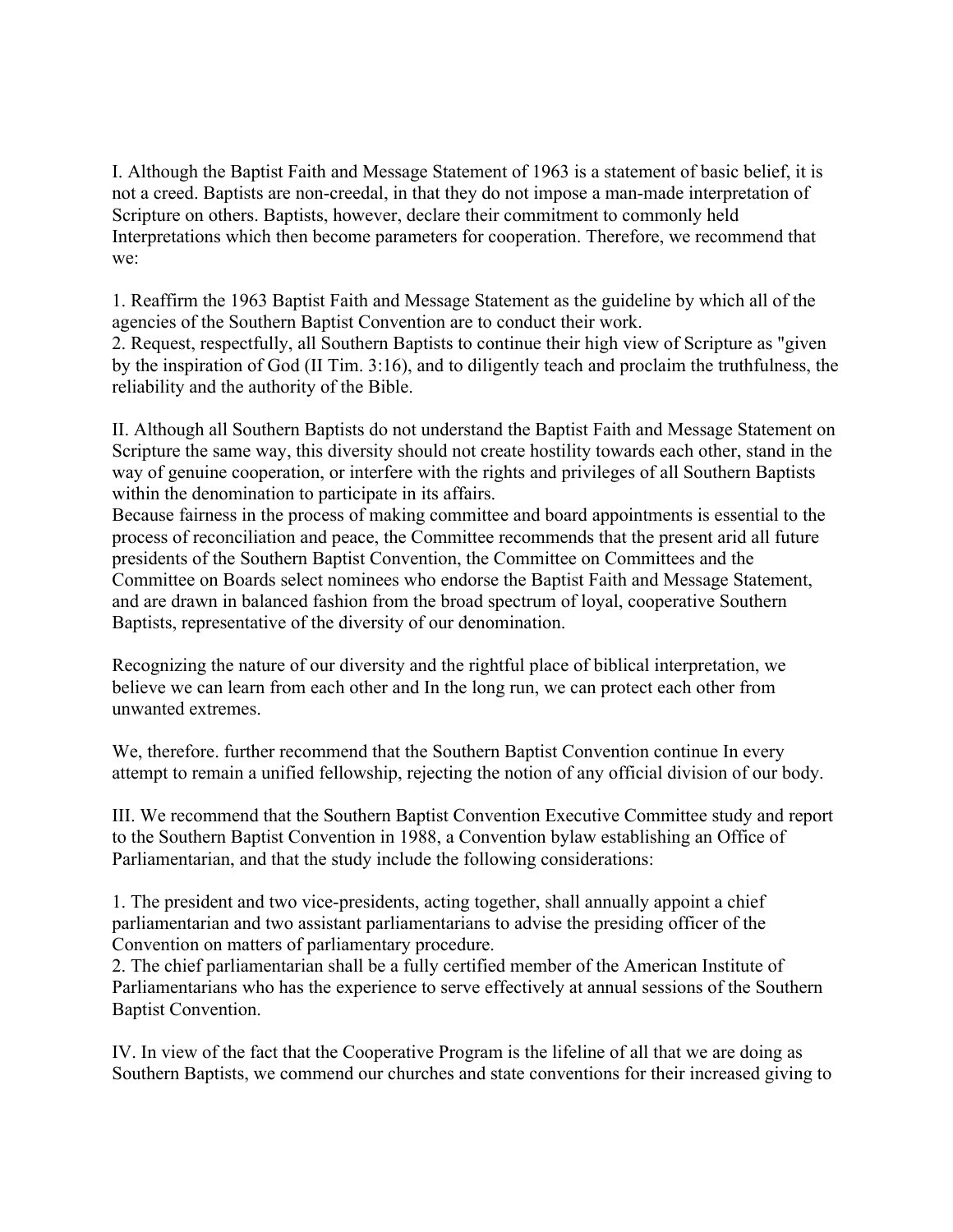the Cooperative Program and we recommend to our people that they continue their strong support of the Cooperative Program.

We recognize the historic right of each Southern Baptist church to give to the work of the agencies. in keeping with its deeply held convictions, without intimidation or criticism.

We recommend that the Cooperative Program be continued unchanged.

V. We recommend that, in view of the intense public discussions of the last few years, the trustees determine the theological positions of the seminary administrators and faculty members in order to guide them in renewing their determination to stand by their commitment to the Baptist Faith and Message Statement of 1963, to the Glorieta Statement of their intention to work toward reconciliation of the conflict in the Convention, and to their own institutional declarations of faith as the guidelines by which they will teach their students in preparation for Gospel ministry in the churches, mission fields and service to the denomination.

The Bible is a book of redemption, not a book of science, psychology, sociology or economics. But, where the Bible speaks, the Bible speaks truth in all realms of reality and to all fields of knowledge. The Bible, when properly interpreted, is authoritative to all of life.

We call upon Southern Baptist institutions to recognize the great number of Southern Baptists who believe this interpretation of Article I of the Baptist Faith and Message Statement of 1963, and, In the future, to build their professional staffs and faculties from those who clearly reflect such dominant convictions and beliefs held by Southern Baptists at large.

We, as a Peace Committee, recognize and respect those in Southern Baptist life whose view of Scripture differs from this one and pledge to continue to cooperate. We pledge the highest regard, charity and commitment to them In our combined efforts to fulfill the Great Commission and we call upon them to make the same pledge.

VI. We recommend that the Southern Baptist Convention request all organized political factions to discontinue the organized political activity in which they are now engaged. At this time, we think the following specific political activity is out of place and we request all groups to discontinue the following specific political activities:

(1) Organized political activity.

(2) Political strategies developed by a group with central control.

(3) Holding information/ideological meetings.

(4) Extensive travel on behalf of political objectives within the Convention.

(5) Extensive mailouts to promote political objectives in the Convention.

VII. We recommend that Baptist Press, all state Baptist papers, Independent autonomous journals and individual Southern Baptists to refrain from the use of intemperate and inflammatory language, labeling individuals and impugning motives.

Specifically, we request that all Baptist writers and individual Baptists refrain from characterizing fellow Southern Baptists in terms such as "fundamentalist," "liberal,"